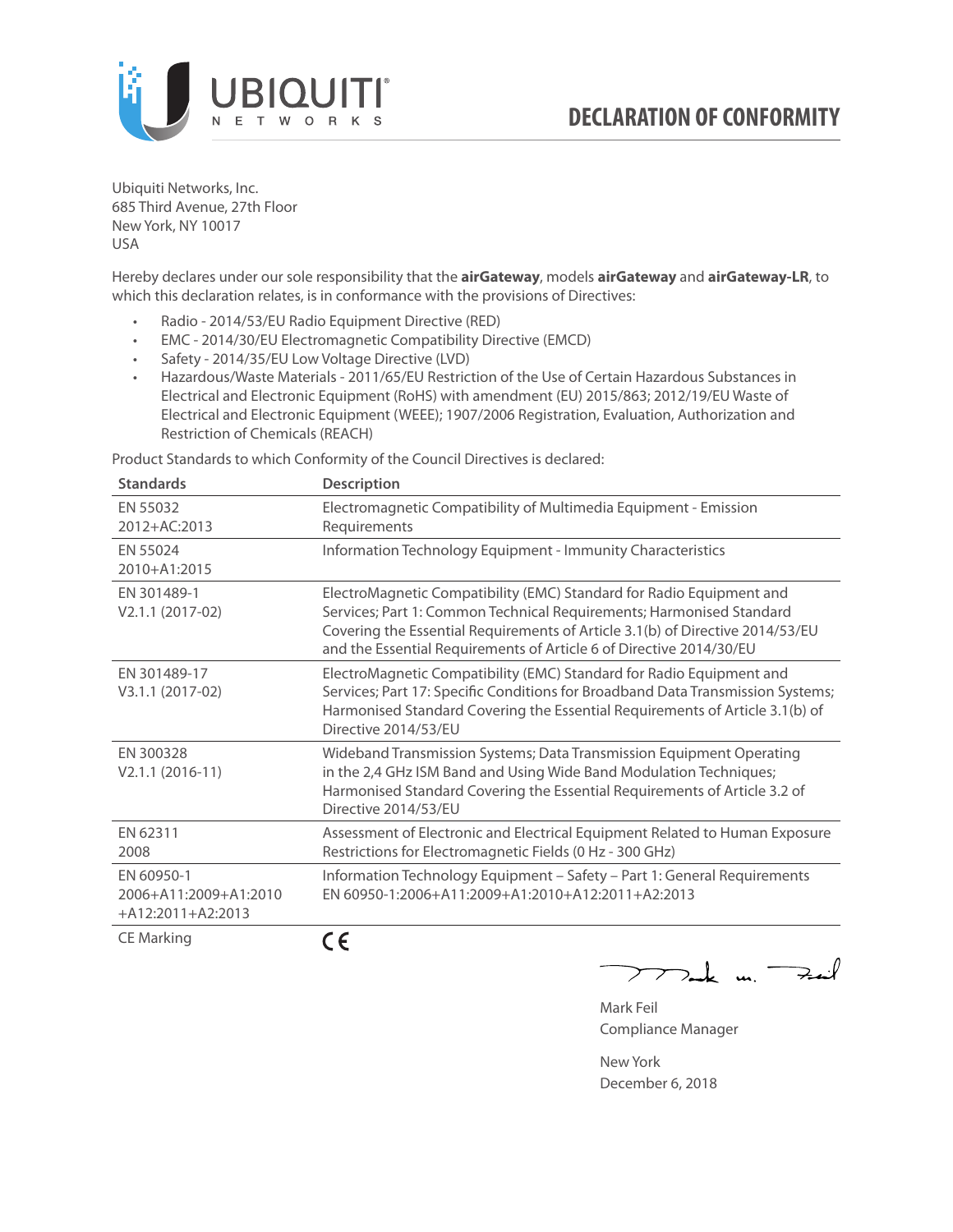

## **български** [Bulgarian]

С настоящото UBIQUITI NETWORKS декларира, че този тип радиосъоръжение airGateway е в съответствие с Директива 2014/53/ЕС.

## **Hrvatski** [Croatian]

UBIQUITI NETWORKS ovime izjavljuje da je radijska oprema tipa airGateway u skladu s Direktivom 2014/53/EU.

# **Čeština** [Czech]

Tímto UBIQUITI NETWORKS prohlašuje, že typ rádiového zařízení airGateway je v souladu se směrnicí 2014/53/EU.

## **Dansk** [Danish]

Hermed erklærer UBIQUITI NETWORKS, at radioudstyrstypen airGateway er i overensstemmelse med direktiv 2014/53/EU.

## **Nederlands** [Dutch]

Hierbij verklaar ik, UBIQUITI NETWORKS, dat het type radioapparatuur airGateway conform is met Richtlijn 2014/53/EU.

## **English**

Hereby, UBIQUITI NETWORKS declares that the radio equipment type airGateway is in compliance with Directive 2014/53/EU.

## **Eesti keel** [Estonian]

Käesolevaga deklareerib UBIQUITI NETWORKS, et käesolev raadioseadme tüüp airGateway vastab direktiivi 2014/53/EL nõuetele.

# **Suomi** [Finnish]

UBIQUITI NETWORKS vakuuttaa, että radiolaitetyyppi airGateway on direktiivin 2014/53/EU mukainen.

## **Français** [French]

Le soussigné, UBIQUITI NETWORKS, déclare que l'équipement radioélectrique du type airGateway est conforme à la directive 2014/53/UE.

## **Deutsch** [German]

Hiermit erklärt UBIQUITI NETWORKS, dass der Funkanlagentyp airGateway der Richtlinie 2014/53/EU entspricht.

## **Ελληνικά** [Greek]

Με την παρούσα ο/η UBIQUITI NETWORKS, δηλώνει ότι ο ραδιοεξοπλισμός airGateway πληροί την οδηγία 2014/53/ΕΕ.

## **Magyar** [Hungarian]

UBIQUITI NETWORKS igazolja, hogy a airGateway típusú rádióberendezés megfelel a 2014/53/EU irányelvnek.

## **Íslenska** [Icelandic]

Hér með lýsir UBIQUITI NETWORKS yfir því að airGateway er í samræmi við tilskipun 2014/53/ESB.